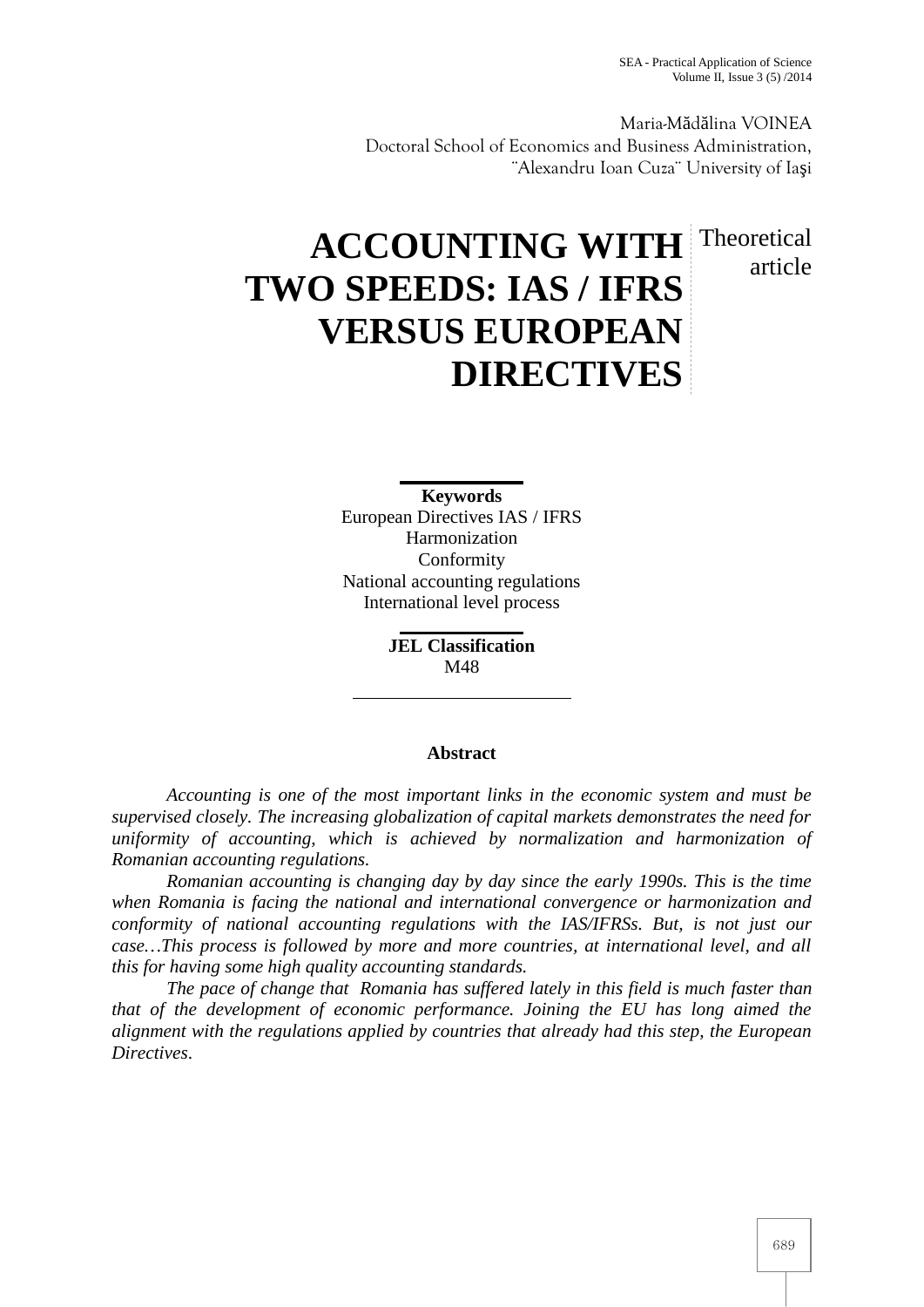# **Introduction**

"In a world characterized by accelerating change, next year is closer to us than it was next month at a time May cozy. This radically changed life can be assimilated by decision makers. Their temporal horizon should be extended. " (Toffler, 2000)

Why I started with this piece?

Despite the fact that Alvin Toffler wrote this book in 1970, the concepts covered are now more current than ever. This is why I opted for a theme as "Accounting with two speeds: IAS / IFRS versus European Directives" ... to make a review of the changes that have occurred in the regulations and accounting practices in our country, Romania, from the beginning accounting reform ... but also because the European Union is a topical issue that must be known and understood, because it directly concerns us, Europeans.

How accounting is one of the most important links in the economic system it has to be followed closely. The increasing globalization of capital markets demonstrates the need for uniformity of accounting, which is achieved through normalization and harmonization of Romanian accounting regulations.

### **Accounting with two speeds**

"Choosing and designing an accounting system must take into account that any accounting system is perfect for a country's economic reality. [...] Designing a national system is a complex political strategic process in which is taking into account the geography of international accounting and particular interests of each country." It requires constant adjustment with everything that is new in the field. (Apostol, 2010)

For Romania to achieve desired regulations to unite the three "branches" national - European international, aiming to provide solutions for all needs, both domestically and internationally. Romanian accounting reform involved the continuous alignment of national accounting regulations with European Directives and International Accounting Standards.

This process has been gradually, as we have said so: normalization, harmonization, convergence, compliance and accounting internationalization.

"Normalization is the deliberate application of accounting rules to solve problems correctly on the production and use of accounting information." (Horomnea et co, 2006)

Harmonization is "the process by which rules or norms, different from one country to another, sometimes divergent, are refined to be made comparable." (Feleaga, 1990)

Convergence, however, involves a process that would achieve the same result in financial reporting, whether rules and procedures used in data collection and processing generating this information is different. Also in this stage appears

the notion standardization the agreement of the participants in this field on the use of identical or similar accounting methods. (Roberts, Weetman, Gordon, 1998)

Compliance requires consistency in action and content rules presentation and preparation of financial statements, can be understood as the harmonization of national regulations with regional and international standards.

The internationalization of accounting is a starting point all the international harmonization of accounting rules and practices.

European Directives must be remembered that there are certain obstacles that must be overcome in the process of European harmonization: national traditions, language barriers, and various game options and information management techniques.

In the context of globalization, typical business environment must be able to perform an analysis of the financial information of different corporations. However, this is very difficult because of the lack of a common language in accounting, internationally. The same events or transactions take different interpretations in accounting systems in different countries, in different languages creating a sort of Tower of Babel, which underlines once again the poor compatibility of the rules applied to them. (Feleaga, 2006) "For more than 30 years of global accounting cacophony seems to diminish, with the creation of the international accounting standards (IASC)."

There is a necessity in this sense because financial markets listed companies must prepare two sets of financial statements, those made in accordance with European Directives, not being accepted in these markets.

The European Commission itself recognizes, in 1995, the need for globalization of accounting standards by aligning European norms promoted by IASC, European Federation of Accountants suggesting even detrimental IAS enforcement directives in the event of inconsistencies between the two. IASC objective was to achieve uniformity of accounting principles used to prepare the financial statements of companies and other organizations worldwide.

Besides IAS, IASC, became in 2001 the IASB issued new international body normalizing products namely IFRS (International Financial Reporting Standards). The adoption of IFRS is more than a change in accounting rules as a new performance evaluation system, a new system of procedures adopted by the entire organization.

With all that apply IAS / IFRS Accounting Directives will remain the basic legislation for unlisted companies not applying international standards for the listed will have an important role in the mechanism of adopting international standards as set out in European regulations and in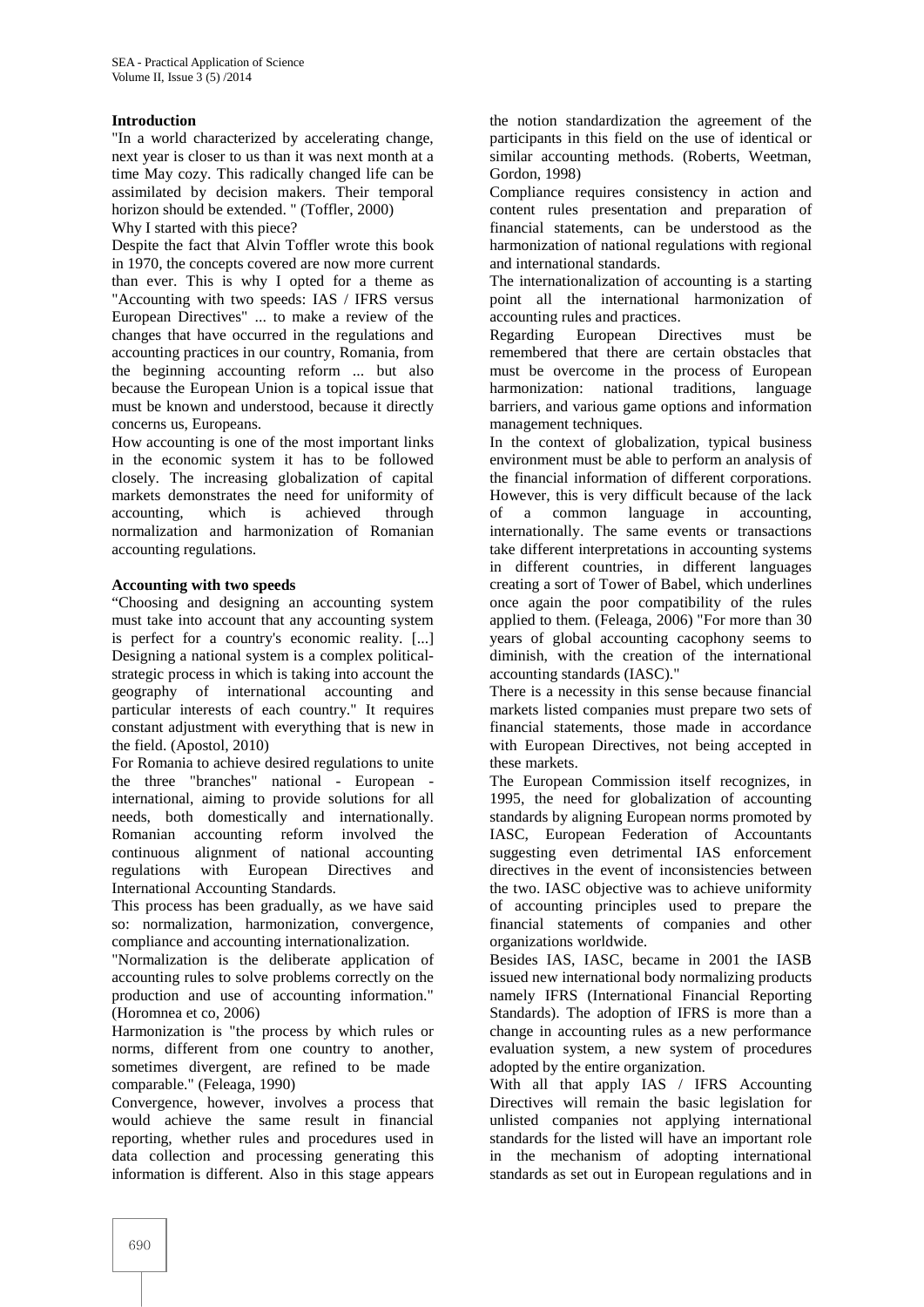areas that IFRS do not cover them, will continue to cover the most important aspects.

However, these directives requires upgrading because certain accounting concepts and practices have evolved considerably since their adoption, they remain the same. Besides this, the directives should ensure balanced processing enterprises which do not apply to those applying IFRS. The main changes that would require European directives are related to "adapt the format of presentation of the balance sheet and profit and loss on IFRS; possibility of revaluation of all assets, including intangible assets; ability to measure assets at fair value; an adaptation of IFRS provisioning rules for risks and expenses; obligation consolidation of subsidiaries that have very different activities; opportunity to submit financial statements: condition to hold a stake in the capital of a company, in order to strengthen the quality of its subsidiary.

IAS / IFRS are intended as a general guide, easy to use and interpret, and are based on principles instead leaving professional judgment. There are countries where IAS are applied in the manner in which they were issued by the IASC / IASB, countries develop national standards in line with those issued by the IASC / IASB and countries where regulations are published both national and international standards.

Regarding the opinion of professional accountants in our country, they found that application of the regulations compliant with European Directives would be a step back. However, in the current socio-economic context, this step is a natural one in view of EU accession, being necessary to achieve the final step, namely to adopt IFRS. IAS / IFRS are not considering reflection tax law, sought work early in the Romanian accounting reform, removing the perception that the annual financial statements are useful to a greater extent government institutions rather than businesses.

If you were to make a comparison between the two types of rules we consider aspects such as: the conceptual accounting principles, users, definition and objective of financial statements, definition and valuation statements, annual report structure.

If setting concepts underlying the preparation and presentation of financial statements in accordance with IASB conceptual framework is based on, an accounting of European accounting rules do not have it, having as starting points doctrine accounting, legal regulations and jurisprudence.

In terms of generally accepted accounting principles differences are: IASB also provides the concept of materiality, over form, linking expenditure to income, while the European Directives has the nominalism principle, materiality and intangibility of the opening balance sheet.

The principles are the foundation of accrual financial statements and business continuity. If the first is present in both and has the same content, the second, according to the IASB believes that to produce these documents must start from the assumption that the company is continuing its work and will not need to reduce their activity and nor<br>desired. "European Standard considers this "European Standard considers this principle as a basic assumption in the preparation and presentation of financial statements."

If IASB explicitly states the users of financial statements, European Directives are "happy" with emphasizing that the focus is on meeting the needs of investors and others.

Elements of financial statements in accordance with IASB are applied in our five: balance sheet, income statement, cash flow statement, statement of changes in equity, accounting policies and explanatory notes and providing objective information about the financial position, performance and changes in financial position, having great utility for external users in making decisions. European rules, however, contain only three mandatory elements of financial statements (balance sheet, profit and loss account and the annexes) and two optional cash panel gives financing change, statement of the equity, in order to restore the true image and heritage financial situation of the company.

If European Directives does not list the components of financial statements starting with the basic concept and elements related to heritage, the IASB considers the following: assets, liabilities, equity, expenses and income.

IASB considers that the material components of the financial statements can be evaluated at historical cost, current cost, realizable value and present value, while European standards see the evaluation being done only on the basis of historical cost, based on the values of the cost of acquisition or production, as appropriate.

A final difference between the two rules is on the annual report, which "view" international norms include financial statements, management report and auditor's report, and European legislation considers financial statements, management report and the minutes on the decision AGM approving the balance and distribution of earnings.

All these changes faced by Romanian accounting regulations are "consistent" with the reaction to the "professionalism accounting in Romania was already familiar with humor, transposing them all in typical joke: the only certainty today is change, change and change again."

But reform of the Romanian accounting system is a complex process, imposed by globalization and European integration, with the need to provide time and space comparability of financial information and the transition to a common global accounting language.